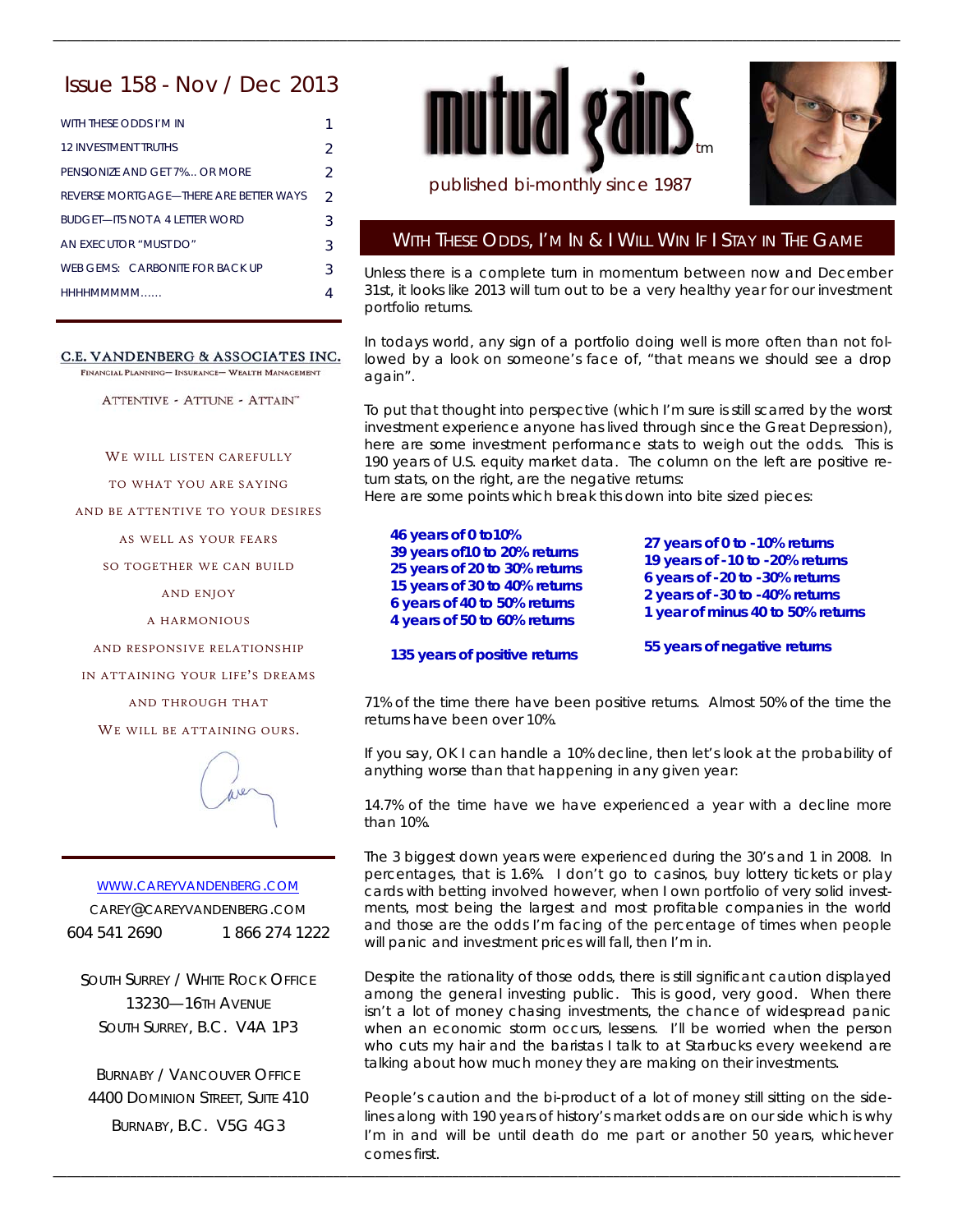# 12 INVESTMENT TRUTHS

 $\Rightarrow$  Equity markets usually go through 1 downslide a year and 1 really big one every 10 years. It's just what happens.

\_\_\_\_\_\_\_\_\_\_\_\_\_\_\_\_\_\_\_\_\_\_\_\_\_\_\_\_\_\_\_\_\_\_\_\_\_\_\_\_\_\_\_\_\_\_\_\_\_\_\_\_\_\_\_\_\_\_\_\_\_\_\_\_\_\_\_\_\_\_\_\_\_\_\_\_\_\_\_\_\_\_\_\_\_\_\_\_\_\_\_\_\_\_\_\_\_\_\_\_\_\_\_\_\_\_\_\_\_\_\_\_\_\_\_\_\_\_\_\_\_

- $\Rightarrow$  Comfortable investments are almost always the ones that are the most dangerous, not the ones that are a little uncomfortable.
- $\Rightarrow$  You want to listen to a guy who talks about his mistake rather than the guy who seems to always get it right.
- $\Rightarrow$  There will be 7— 10 recessions in the next 50 years. Don't be surprised when that is reflected on your statement.
- $\Rightarrow$  30 years ago there was 1 hour of stock market news per day. Now there is over 18. The increase isn't quality and can actually be damaging to your financial health.
- $\Rightarrow$  There is always someone coming up with a better way to invest however the simplest are the most rewarding.
- $\Rightarrow$  The best investors in the world have an important edge; they know more about psychology than finance.
- $\Rightarrow$  For most people, finding ways to save more money is more important than finding that great investment.
- $\Rightarrow$  The easy of buying and selling an investment has actually worked against investors because now there is less incentive to actually think.
- $\Rightarrow$  The phrase "double dip recession" was mentioned 10.8 million times in 2010 and 2011 (according to Google). It never came. There was virtually no mention of a "financial collapse" in 2006 and 2006. It did come.
- $\Rightarrow$  12 years ago, GM was the company many people wanted to own and Apple was laughed at. Expect a similar shift to happen over the next several years. Shifts like this happen gradually and continually.
- $\Rightarrow$  The most boring and often overlooked companies have proven to be the best long term investments.

# PENSIONIZE YOUR ASSETS WITH AN ANNUITY AND GET PAID 7%... OR MORE

You've downsized your house or simply need to create income from the money and assets you have accumulated during your working years so you can "retire". To do that, you have to figure out a way of "pensionizing" some of what you have into a monthly income. An annuity is one of those options.

An annuity is much like a pension plan in that it will payout for guaranteed monthly income for as long as you live. The biggest attraction is that you don't need to constantly worry about whether your money will run out or if a bad economic environment and declines in investment markets will recover.

The downside is that you are giving up a chunk of your assets for guaranteed income. This is exactly what you are doing when you take your pension. In many cases, you can choose to transfer out the lump sum and invest it with the help of your financial planner / advisor. If you choose to take the monthly income, you are giving up a few or several hundred thousand dollars for the promise by the pension plan to give you a guaranteed income for the rest of your life. An annuity is exactly the same.

So who benefits from purchasing an annuity? First, you need as much income as you can get. If you are 65, you will receive about 7% per year. 70? Closer to 8.5%. 75? You will receive close to 10% per year for the rest of your life. Second, if you have a family history of long life expectancy then an annuity could be just the ticket for you.

Like any kind of portfolio, one of the most important things to do is diversify. If all your retirement income is or will be guaranteed by governments and a pension plan, probably isn't needed. However, if all you have is your RRSP and you don't (or won't) get CPP or OAS it may be prudent to guarantee some of your income. You may also feel much better with a hands off approach to your retirement income, something guaranteed to last a lifetime, so you can really enjoy your retirement. If so, then an annuity should be considered for at least a part of your retirement income.

# A REVERSE MORTGAGE—THERE ARE MUCH BETTER WAYS TO CREATE RETIREMENT INCOME

Reverse mortgages used to be very popular when they first came out. There seems to be a bit of a resurgence the longer this low interest rate environment goes on. Because of that, I wanted to address this issue before one of you or your parents is tempted by the thought of continuing to live in the same home and getting more retirement income.

\_\_\_\_\_\_\_\_\_\_\_\_\_\_\_\_\_\_\_\_\_\_\_\_\_\_\_\_\_\_\_\_\_\_\_\_\_\_\_\_\_\_\_\_\_\_\_\_\_\_\_\_\_\_\_\_\_\_\_\_\_\_\_\_\_\_\_\_\_\_\_\_\_\_\_\_\_\_\_\_\_\_\_\_\_\_\_\_\_\_\_\_\_\_\_\_\_\_\_\_\_\_\_\_\_\_\_\_\_\_\_\_\_\_\_\_\_\_\_\_\_

### Page 2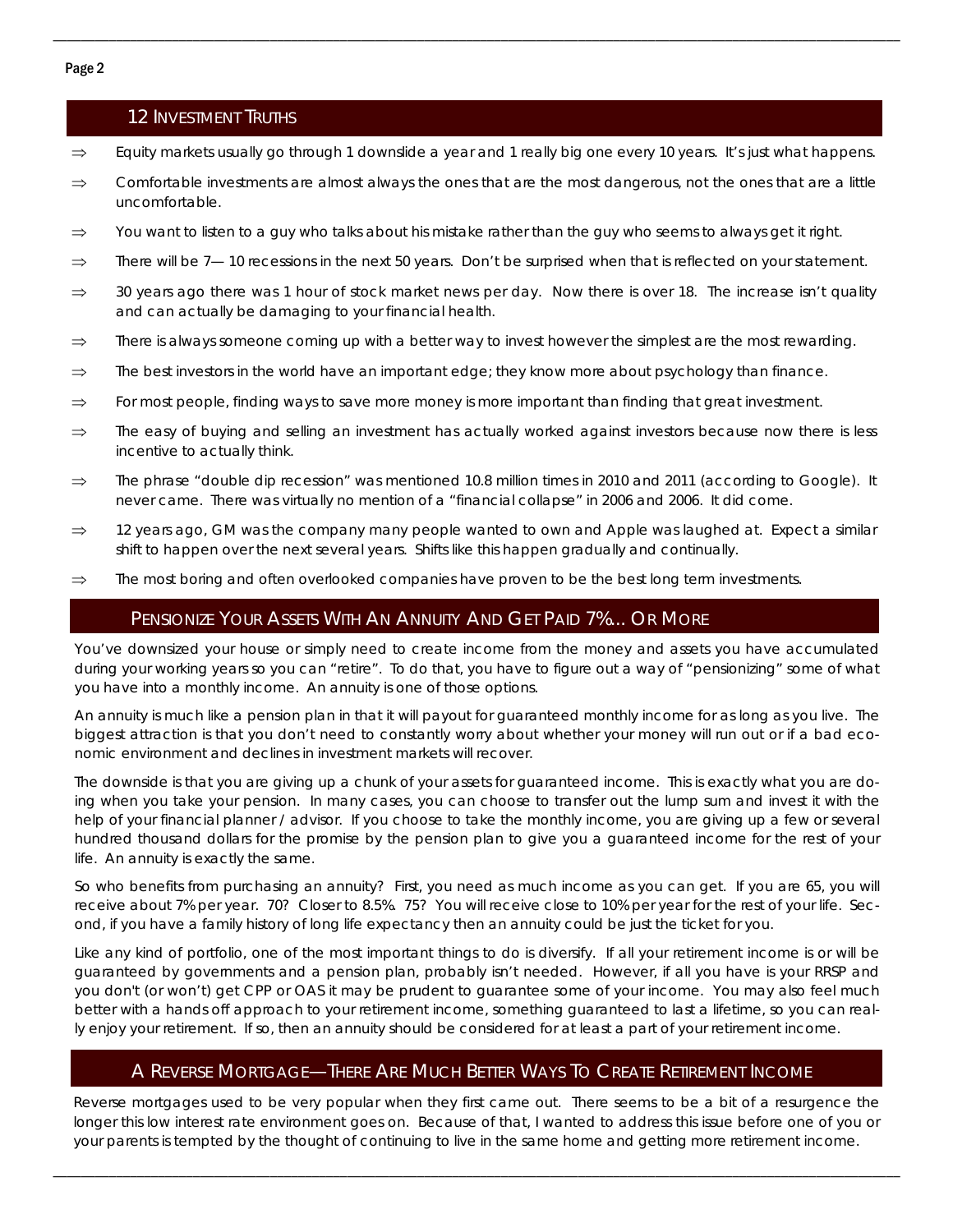#### *(Continued from page 2*

Reverse mortgage are exactly as the name implies, a mortgage in reverse. Unlike your run of the mill mortgage, which virtually all of us have had to pay off, a reverse mortgage is where you take the equity out of your home or "house bank" as a lump sum or on a monthly basis. Because you don't have to make interest payments, the debt starts to snowball. Even at what are the lowest interest rates we probably will ever see, a lump sum payout will double the debt about every 7 years. The relatively high interest rates of a reverse mortgage and the compounding are the culprits.

\_\_\_\_\_\_\_\_\_\_\_\_\_\_\_\_\_\_\_\_\_\_\_\_\_\_\_\_\_\_\_\_\_\_\_\_\_\_\_\_\_\_\_\_\_\_\_\_\_\_\_\_\_\_\_\_\_\_\_\_\_\_\_\_\_\_\_\_\_\_\_\_\_\_\_\_\_\_\_\_\_\_\_\_\_\_\_\_\_\_\_\_\_\_\_\_\_\_\_\_\_\_\_\_\_\_\_\_\_\_\_\_\_\_\_\_\_\_\_\_\_

Although the worst case scenario is that when the house is sold, there will be no money left, I'd suggest there are much better ways to give a retiree income. I've unwound a few of these over the years to put a more sustainable retirement income solution plan in place. The first option is to come to the realization that you can't have everything. If the desire is for more retirement income, the best way to achieve that is to move to less expensive housing. The money you free up could be invested in an annuity for guarantees and piece of mind. Besides, you probably will have to move even if you did take out a reverse mortgage. However if you move now, you will be in a much better financial position and you'll have more housing options to choose from now, so why not do it now?

# BUDGET—IT'S NOT A 4 LETTER WORD

The foundation of financial planning is simply not spending more than you make. Digging deeper, you need to be able to pay each and every expense, whether it comes on a week or monthly basis or much less often (ie a car purchase). The best way to do this is simply to set aside cash on a monthly basis in either a low tech envelope or, into a savings account which is to be only used for a specific purpose. Christmas presents? Save for them monthly throughout the year. You will know how much you have when December comes around. How much money is in your account determines how much you have to spend. Didn't do that this year? Add up your bills for this year, divide by 12 and just do it.

# AN EXECUTOR'S "MUST DO" - GET A CLEARANCE CERTIFICATE

If you are an Executor of a Will, when all is said and done, you need to get a "Clearance Certificate" from the CRA. If not you could be on the hook for paying the deceased person's unpaid taxes… all of them.

A clearance certificate is a document you need to obtain from Canada's tax collector, the Canada Revenue Agency (CRA). This will state that the government has received, as far as it can see, all taxes owed and will not go any further in collecting taxes from the estate and ultimately, you as the executor.

The key here is "you as the Executor". When you are an Executor, you are acting on behalf of the estate and thus take on the liability that, if any taxes are owing and you have paid out all monies to the beneficiaries, the government will come after you for any taxes still owing.

Here is a real example of that. Bob as the Executor of an estate, divvied up all the money from the estate to the beneficiaries. He discovered later that there was a \$250,000 RRIF that was given directly to someone as a beneficiary named on the RRIF account. In other words, when Bob's mom died, the RRIF money went directly to the beneficiary named on the RRIF account. It was outside of the Will. Bob was lucky that 30% tax is automatically paid to the government by the financial institution holding the RRIF however, Bob was on the hook personally for almost \$25,000.

That doesn't mean you can't distribute some of the assets to the beneficiaries before you get the clearance certificate. Just make sure you have kept a lot back to make sure you can easily pay all the tax owing.

There is no cost in getting a clearance certificate however it can take anywhere from 6—18 months so be patient and let the beneficiaries know the process…. so they can be patient too.

# TECH GEMS—CARBONITE FOR EFFORTLESS, CONTINOUS AND RELIABLE BACKUPS

Have you ever had a computer drop dead, losing all your data because of it? Of all the computers I have owned since the 80's, I've only had that happen to 2 (knock knock). My first PC, which didn't have anything on it to speak of and my laptop just a few months ago which simply had synced files so I had a copy of the data elsewhere.

ent back up systems and this is by far the easiest, the customer service is very helpful and it's very reasonably priced. For many years in our office, we used to have an on site back up solution however, since we have been slowly moving our office's paper files to digital copies, reliable back up is so much more important now than it ever was. With Carbonite, if something seems to go missing on my computer, all I do is restore the file with 5 clicks. And if your computer decides to pack it in (which will happen), you can restore the whole computer to a new one. I've used a lot of differ-